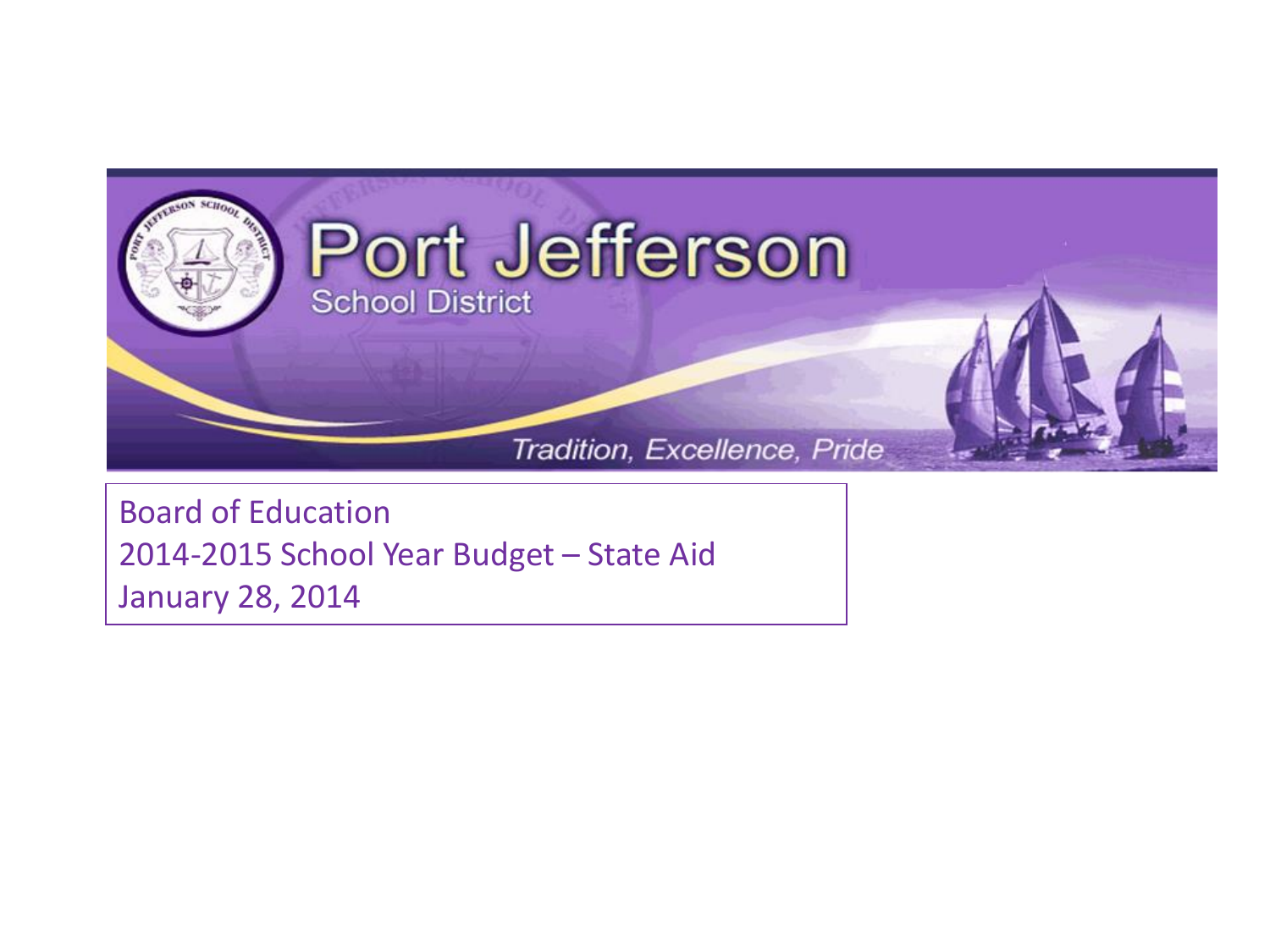**Executive State Aid Proposal**

|                                    | 2013-14 Base Year Aid | 2014-15 Estimated Aid |
|------------------------------------|-----------------------|-----------------------|
| <b>Foundation Aid</b>              | 2,688,834             | 2,688,834             |
| <b>Full Day K Conversion</b>       |                       |                       |
| Universal Prekindergarten          | 75,600                | 75,600                |
| <b>BOCES</b>                       | 194,031               | 196,422               |
| <b>Special Services</b>            |                       |                       |
| <b>High Cost Excess Cost</b>       | 39,348                | 130,026               |
| <b>Private Excess Cost</b>         | 33,369                | 45,829                |
| Hardware & Technology              |                       |                       |
| Software Library Textbook          | 93,797                | 98,112                |
| <b>Transportation Incl Summer</b>  | 63,600                | 69,745                |
| <b>Operating Reorg Incentive</b>   |                       |                       |
| <b>Charter School Transitional</b> |                       |                       |
| Academic Enhancement               |                       |                       |
| High Tax Aid                       | 94,118                | 94,118                |
| Supplemental Pub Excess Cost       |                       |                       |
| <b>GAP Elimination Adjustment</b>  | (581, 514)            | (581, 514)            |
| <b>GEA Restoration</b>             |                       | 14,537                |
| Subtotal                           | 2,701,183             | 2,831,709             |
| Building + Bldg Reorg Incent       | 391,204               | 388,470               |
| Total                              | 3,092,387             | 3,220,179             |

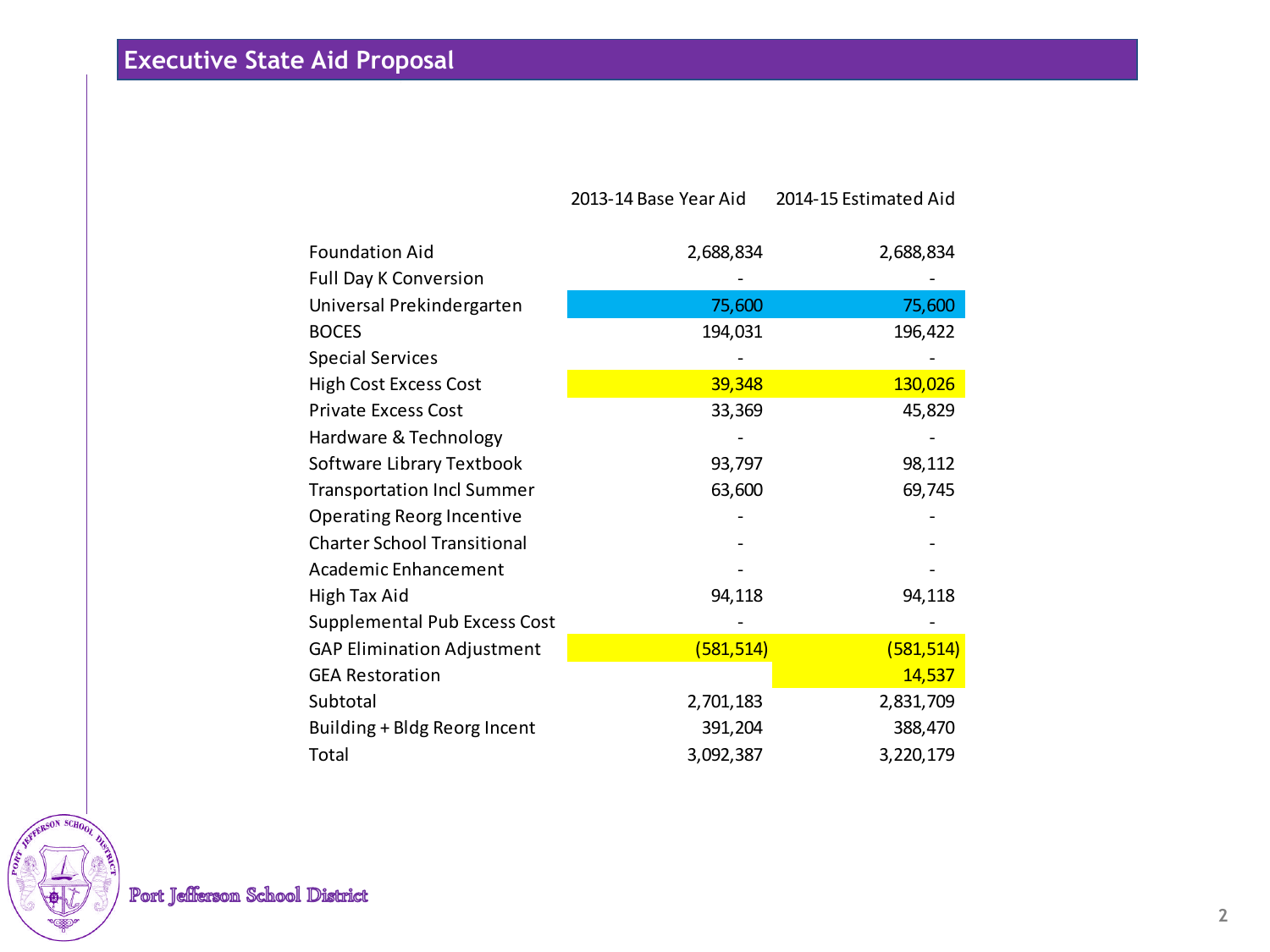|          |                               | Legislative Estimated Budget<br>2013-2014<br>(Based upon Estimates)<br>Port Jefferson Revenue Budget | <b>Finalized Aid Budget</b><br>2013-2014<br>(Based upon Final Figures) | Governor's Budget<br>2014-2015<br>(Based upon Estimates) | Change    |
|----------|-------------------------------|------------------------------------------------------------------------------------------------------|------------------------------------------------------------------------|----------------------------------------------------------|-----------|
| A 3101   | STATE AID - BASIC             | \$2,107,320                                                                                          | \$2,107,320                                                            | \$2,121,857                                              | \$14,537  |
| A 3101.E | <b>EXCESS COST AID</b>        | \$166,182                                                                                            | \$72,717                                                               | \$175,855                                                | \$9,673   |
| A 3103   | <b>STATE AID - BOCES</b>      | \$195,905                                                                                            | \$194,031                                                              | \$196,422                                                | \$517     |
| A 3260   | STATE AID - TEXTBOOKS         | \$72,806                                                                                             | \$65,787                                                               | \$70,102                                                 | (52, 704) |
| A 3262   | STATE AID - COMPUTER SOFTWARE | \$19,309                                                                                             | \$19,309                                                               | \$19,309                                                 | \$0       |
| A 3263   | STATE AID - LIBRARY AID       | \$8,701                                                                                              | \$8,701                                                                | \$8,701                                                  | \$0       |
| A 3289   | <b>STATE AID - OTHER</b>      | \$548,744                                                                                            | \$548,922                                                              | \$552,333                                                | \$3,589   |
|          |                               | \$3,118,967                                                                                          | \$3,016,787                                                            | \$3,144,579                                              | \$25,612  |

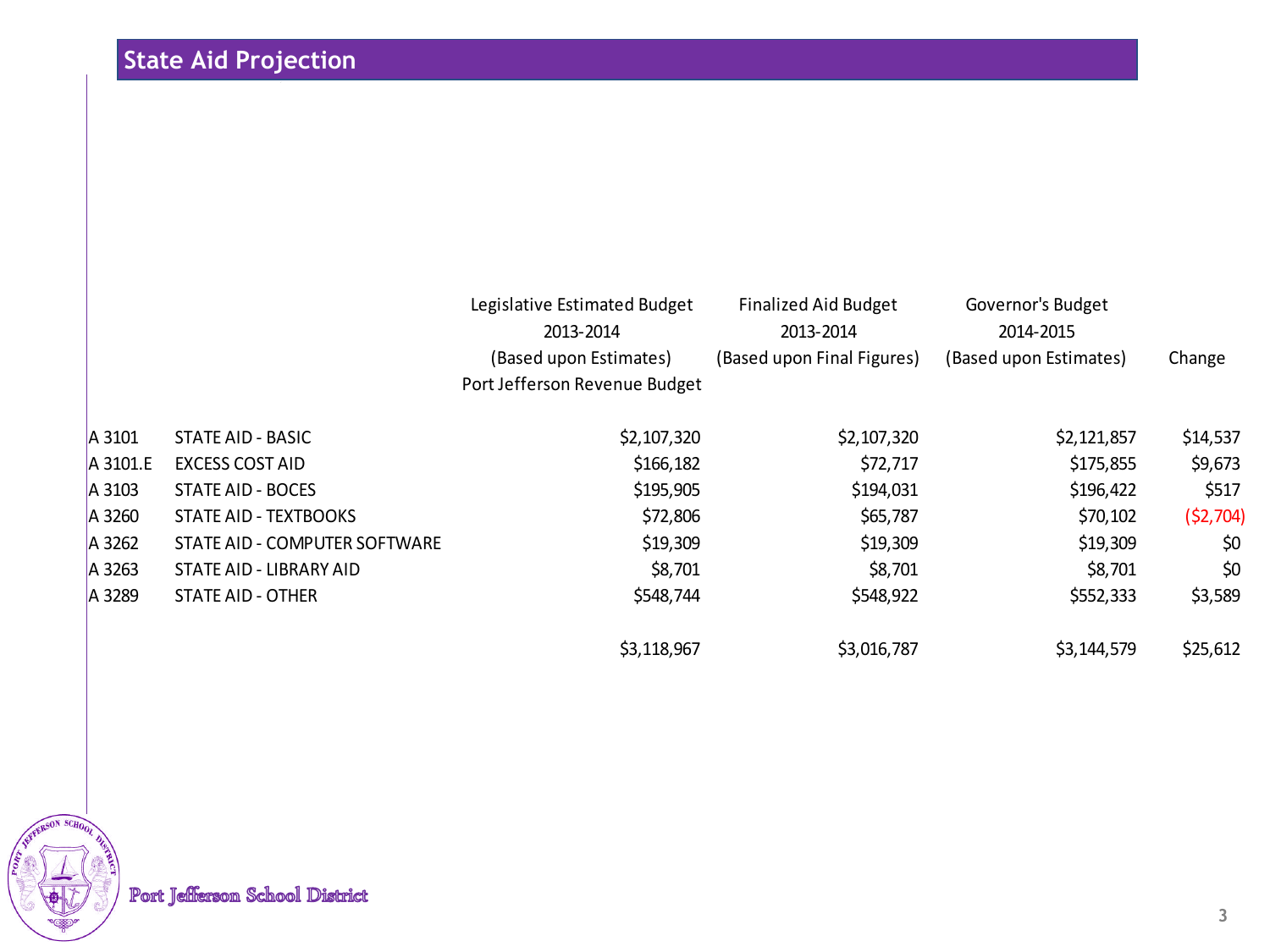Legislative Budget still to be approved

 $\Box$  High Cost Excess Cost Aid based upon individual filings. 2011/2012 claims still being processed

 $\Box$  Impact of Gap Elimination Adjustment - approximately \$600,000 per year

□ Universal Prekindergarten is recorded in Federal Fund

 $\square$  Smart School allocation of \$333,922 is not in current budget draft

□ District budget gap increases from \$45,000 to \$53,000

 $\Box$  Areas for potential decreases under review by Superintendent/Administration

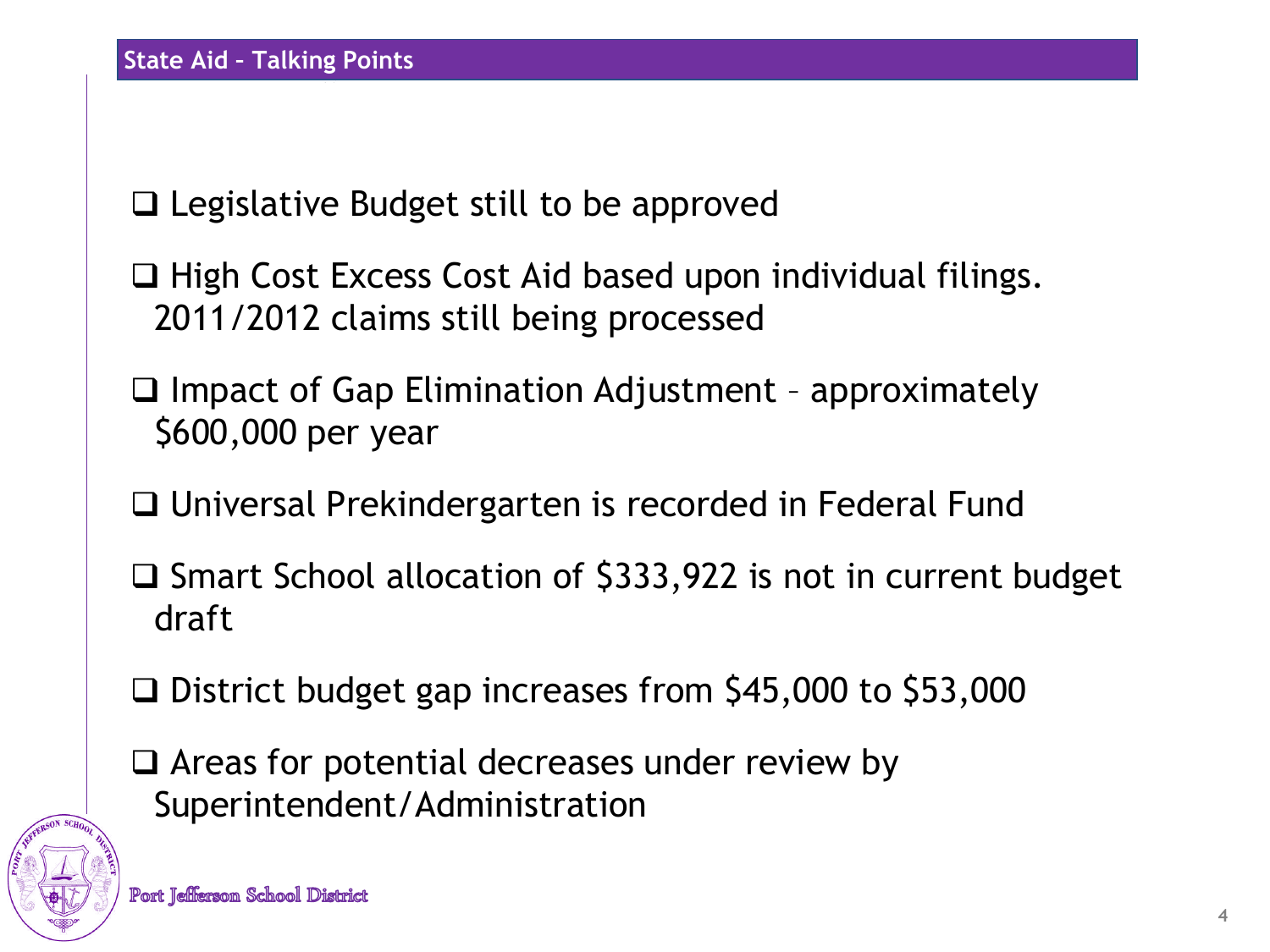□ 10% loss of assessed value over 10 years for a 67% reduction

□ Peaker Plant PILOT contract remains in place until 2027

 $\square$  Payments not to exceed 2013/2014 payment starting in 2014/2015

 $\Box$  State Aid/Local Revenue to increase 1.5% per year

 $\Box$  Budget Increase 3% per year

 2014/2015 Projected Tax Rate is 142 without the frozen Payment vs 145 with a Frozen Payment